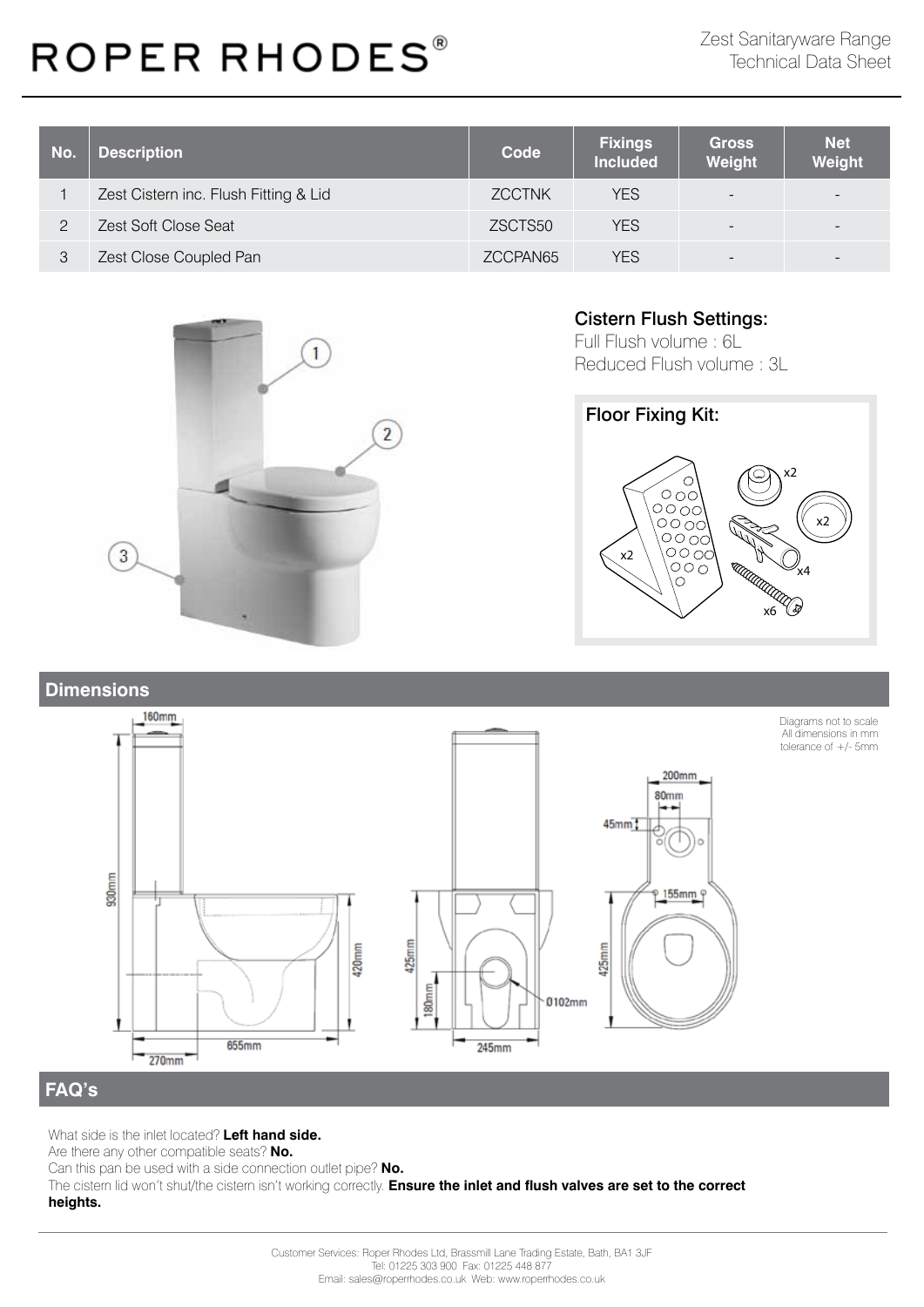| No. | <b>Description</b> | <b>Code</b> | <b>Fixings</b><br><b>Included</b> | <b>Gross</b><br>Weight   | <b>Net</b><br>Weight     |
|-----|--------------------|-------------|-----------------------------------|--------------------------|--------------------------|
|     | Zest Seat          | ZSCTS50     | <b>YES</b>                        | $\overline{\phantom{a}}$ | $\overline{\phantom{0}}$ |
| ◠   | 500mm Zest BTW Pan | ZBWPAN50    | YES                               | $\overline{\phantom{a}}$ | $-$                      |





#### **Dimensions**

Diagrams not to scale All dimensions in mm tolerance of +/- 5mm



### **FAQ's**

Are there any other compatible seats? **No.**<br>Box dimensions h/w/d? **460mm x 59** Box dimensions h/w/d? **460mm x 595mm x 410mm**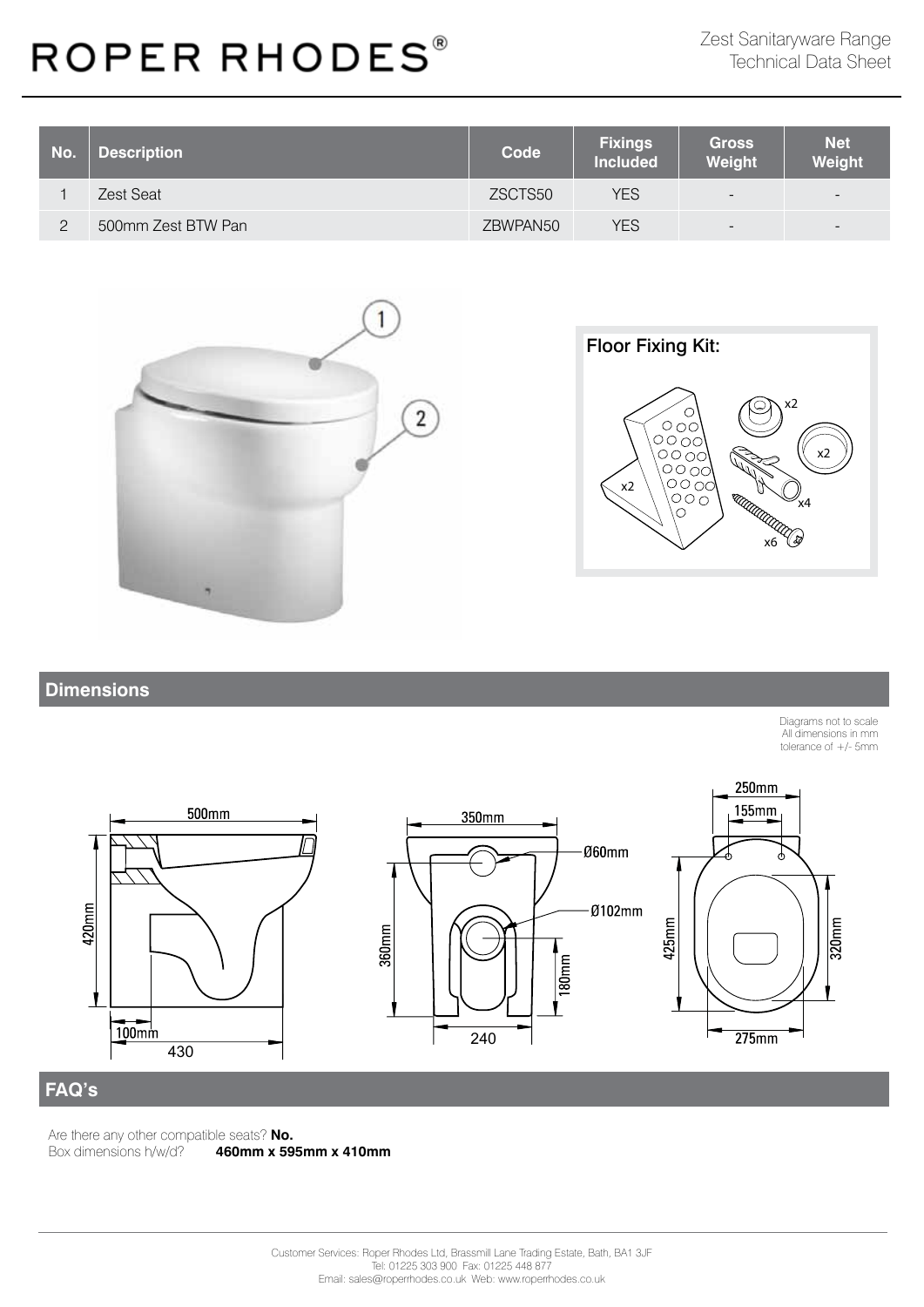| No. | <b>Description</b> | <b>Code</b> | <b>Fixings</b><br><b>Included</b> | <b>Gross</b><br>Weight   | <b>Net</b><br>Weight     |
|-----|--------------------|-------------|-----------------------------------|--------------------------|--------------------------|
|     | Zest Seat          | ZSCTS45     | <b>YES</b>                        | $\overline{\phantom{a}}$ | $\overline{\phantom{0}}$ |
| ◠   | 450mm Zest BTW Pan | ZBWPAN45    | <b>YES</b>                        | $\overline{\phantom{a}}$ | $\overline{\phantom{0}}$ |





#### **Dimensions**

Diagrams not to scale All dimensions in mm tolerance of +/- 5mm 240mm **145mm** 450mm 350mm n Ø60mm 385mm  $300$ mm 420<sub>mm</sub> Ø102mm  $360$ mm  $\frac{180 \text{mm}}{180 \text{mm}}$  $280 \text{mm}$ 100mm 380 230

#### **FAQ's**

Are there any other compatible seats? **No.**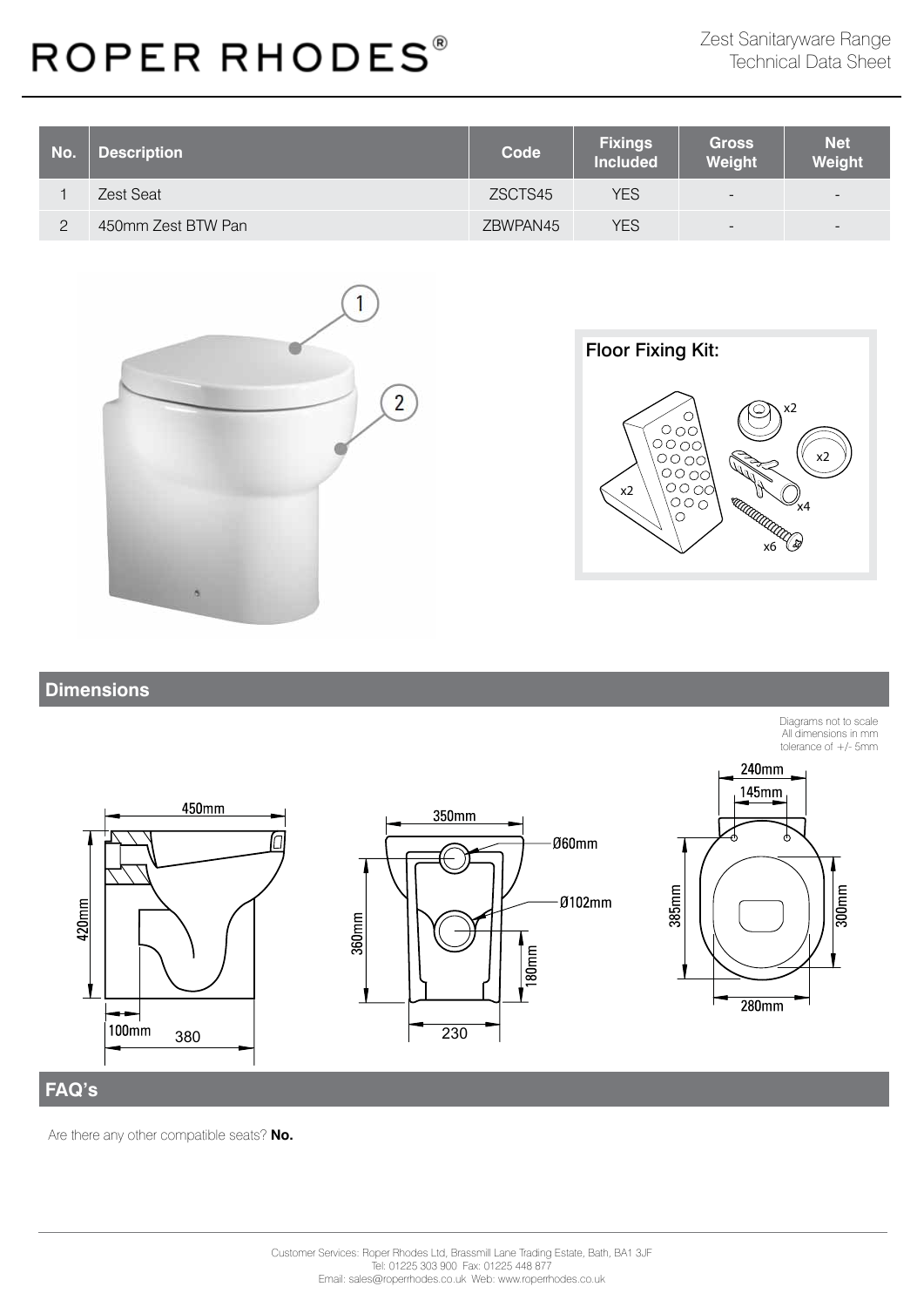| No. | <b>Description</b>       | Code     | <b>Fixings</b><br><b>Included</b> | <b>Gross</b><br>Weight   | <b>Net</b><br>Weight     |
|-----|--------------------------|----------|-----------------------------------|--------------------------|--------------------------|
|     | Zest Seat                | ZSCTS50  | YES                               | $\overline{\phantom{a}}$ | $\overline{\phantom{0}}$ |
| 2   | 450mm Zest Wall Hung Pan | ZWHPAN50 | YES                               | $\overline{\phantom{a}}$ | $\overline{\phantom{0}}$ |





### **Dimensions**

Diagrams not to scale All dimensions in mm tolerance of +/- 5mm







### **FAQ's**

Are there any other compatible seats? **No.**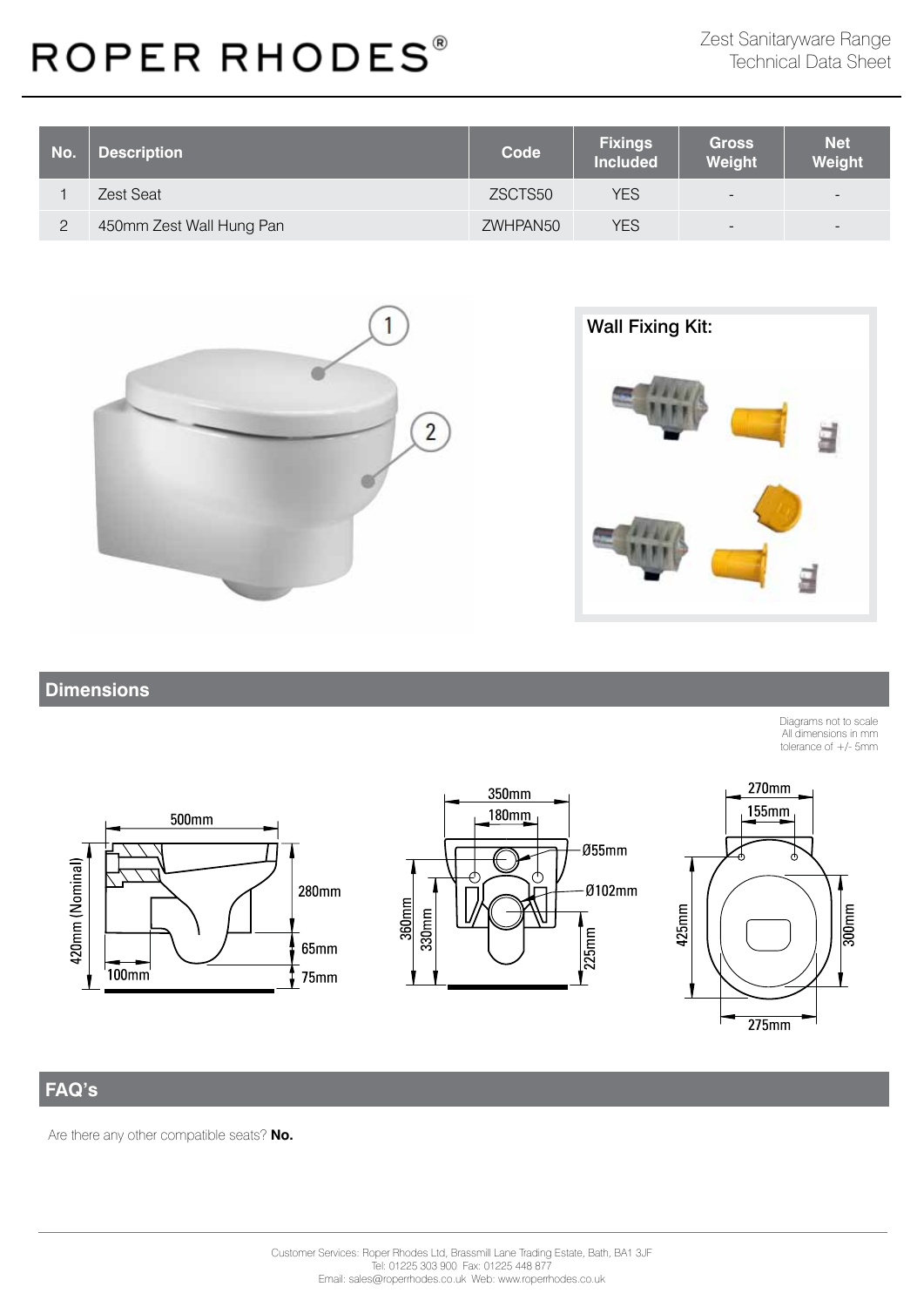

#### **Dimensions**







### **FAQ's**

Depth of basin up to overflow? **70mm.** How much water does this basin hold? **4 Litres.** Is there a cutting template supplied? **Yes.** Bowl internal: front to back? **275mm.** Bowl internal: left to right? **320mm.**

| Internal depth                        | 70mm             |
|---------------------------------------|------------------|
| Internal Front to back                | <b>285mm</b>     |
| Internal Left to Right                | 460mm            |
| Tapledge                              | <b>125mm</b>     |
| Taphole centre to waste centre        | <b>125mm</b>     |
| Taphole/waste centre to closest side  | 240mm            |
| Taphole/waste centre to furthest side | 240mm            |
| Waste centre to back of basin         | <b>180mm</b>     |
| <b>Basin belly</b>                    | <b>180mm</b>     |
| <b>Rim thickness</b>                  | 20 <sub>mm</sub> |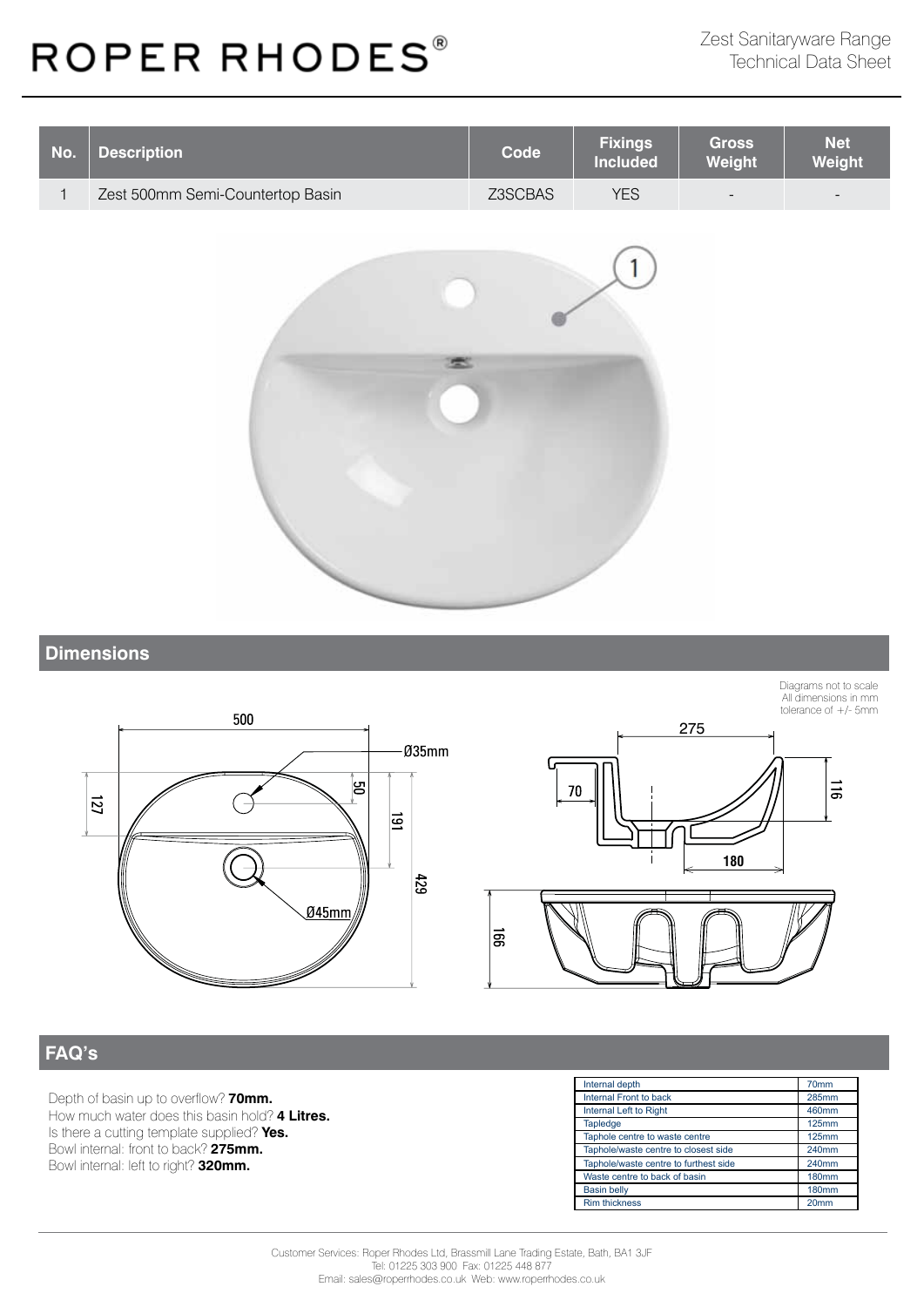| No. | <b>Description</b>                    | Code    | <b>Fixings</b><br><b>Included</b> | <b>Gross</b><br>Weight   | <b>Net</b><br>Weight     |
|-----|---------------------------------------|---------|-----------------------------------|--------------------------|--------------------------|
|     | Zest 435mm Slim Semi-Countertop Basin | Z2SCBAS | YES                               | $\overline{\phantom{a}}$ | $\overline{\phantom{a}}$ |



### **Dimensions**







**FAQ's**

Depth of basin up to overflow? **70mm** How much water does this basin hold? **2.5 Litres** Is there a cutting template supplied? **Yes.** Bowl internal: front to back? **195mm.**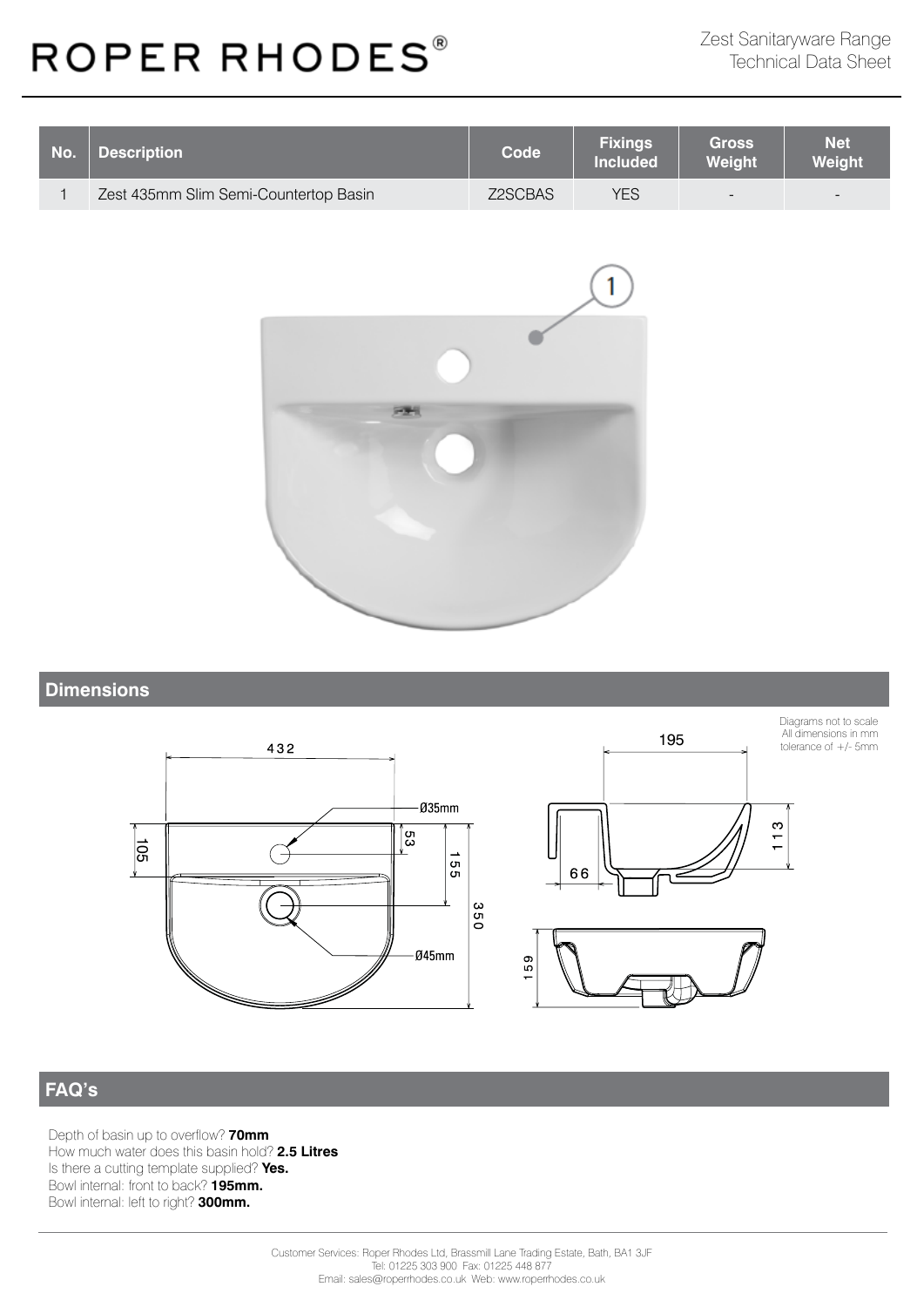| No. | <b>Description</b>         | <b>Code</b> | <b>Fixings</b><br><b>Included</b> | <b>Gross</b><br><b>Weight</b> | <b>Net</b><br>Weight     |
|-----|----------------------------|-------------|-----------------------------------|-------------------------------|--------------------------|
|     | Zest 500mm Wall hung Basin | Z50SB       | YES                               | $\overline{\phantom{a}}$      | $\overline{\phantom{0}}$ |



#### **Dimensions**

Diagrams not to scale All dimensions in mm tolerance of +/- 5mm



### **FAQ's**

Depth of basin up to overflow? **73mm** Tapledge width? **120mm** Taphole to centre? **120mm**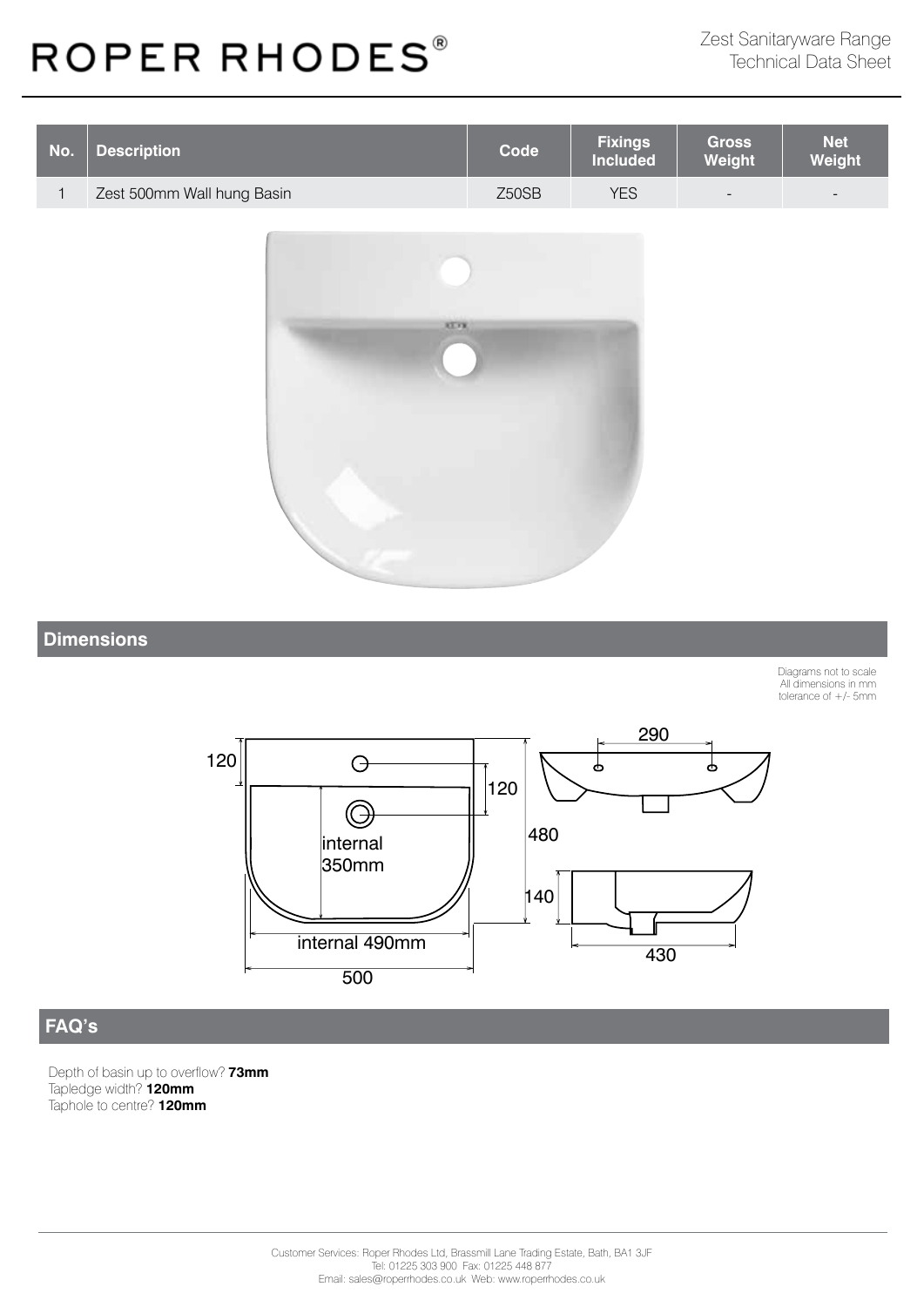| No. | <b>Description</b>         | <b>Code</b> | <b>Fixings</b><br><b>Included</b> | <b>Gross</b><br><b>Weight</b> | <b>Net</b><br>Weight |
|-----|----------------------------|-------------|-----------------------------------|-------------------------------|----------------------|
|     | Zest 600mm Wall hung Basin | Z60SB       | YES                               | $\overline{\phantom{a}}$      | $\equiv$             |



#### **Dimensions**

Diagrams not to scale All dimensions in mm tolerance of +/- 5mm







### **FAQ's**

What is the depth of the bowl up to overflow? **70mm** Tapledge width? **115mm** Taphole to centre? **130mm**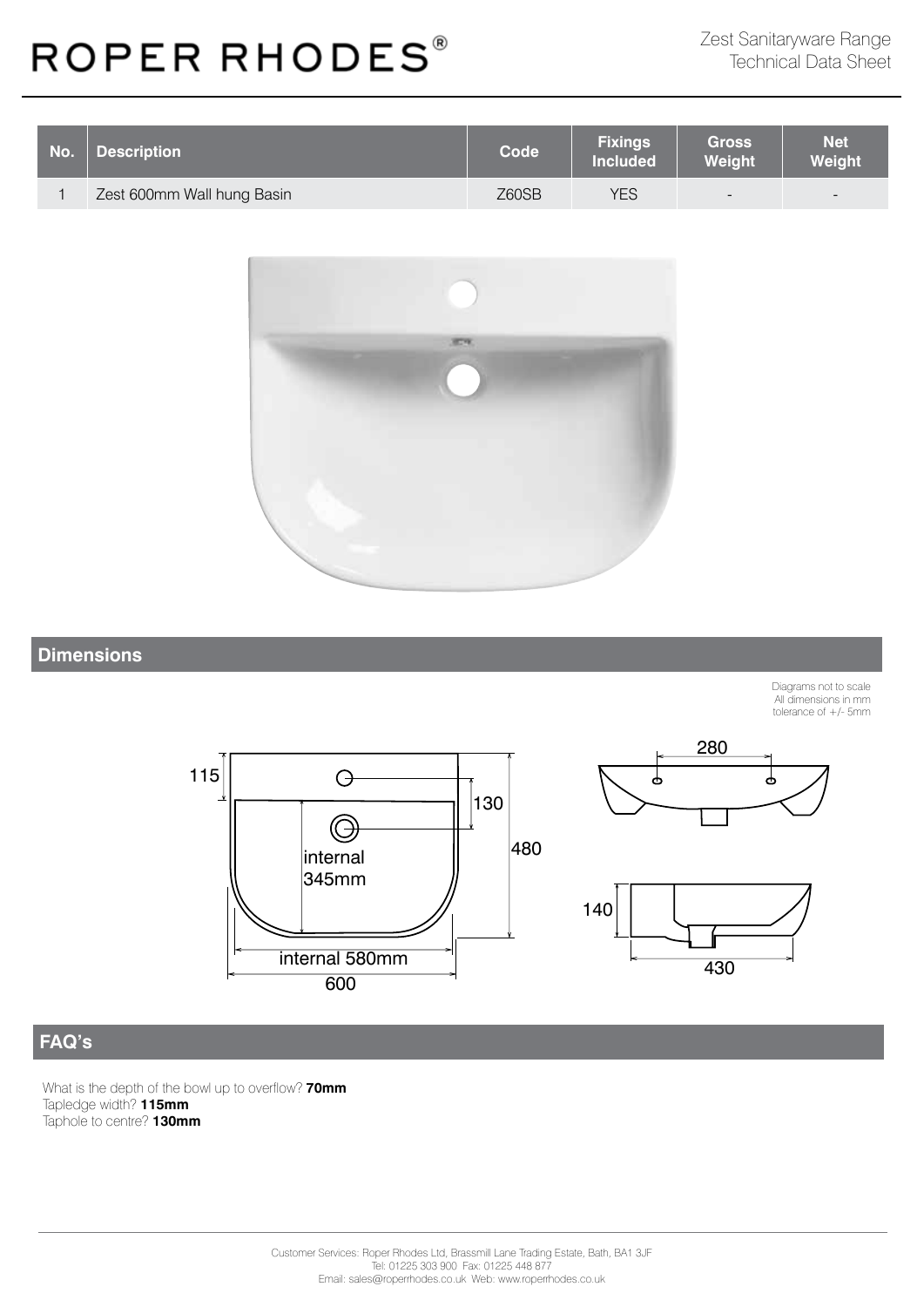| No. | <b>Description</b>         | Code  | <b>Fixings</b><br><b>Included</b> | <b>Gross</b><br>Weight   | <b>Net</b><br>Weight     |
|-----|----------------------------|-------|-----------------------------------|--------------------------|--------------------------|
|     | Zest 700mm Wall hung Basin | Z70SB | <b>YES</b>                        | $\overline{\phantom{a}}$ | $\overline{\phantom{0}}$ |



### **Dimensions**

Diagrams not to scale All dimensions in mm tolerance of +/- 5mm







### **FAQ's**

What is the depth of the bowl up to overflow? **70mm** Tapledge width? **120mm** Taphole to centre? **120mm**